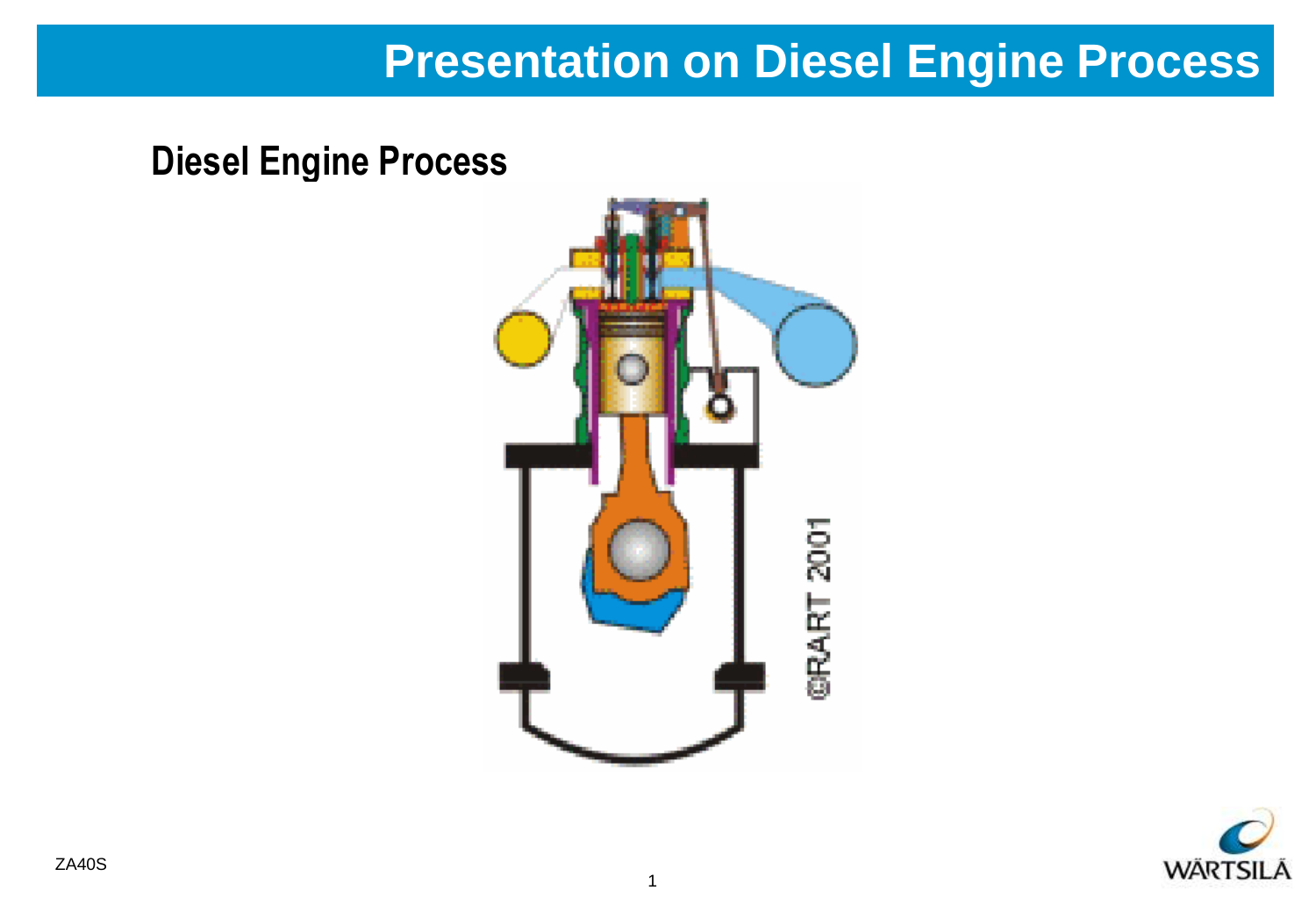## **Combustion Process**



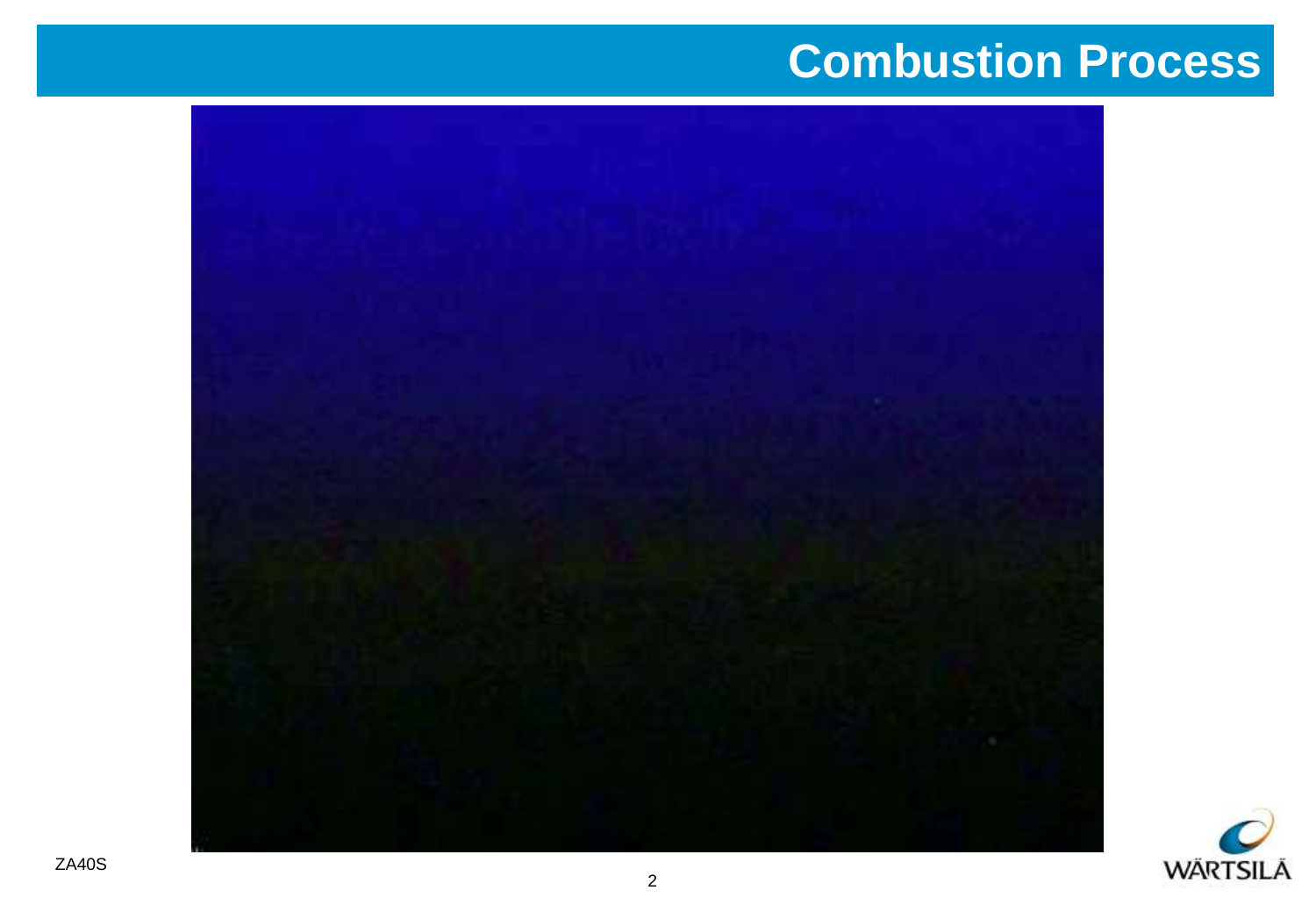# **Triangle of Fire**

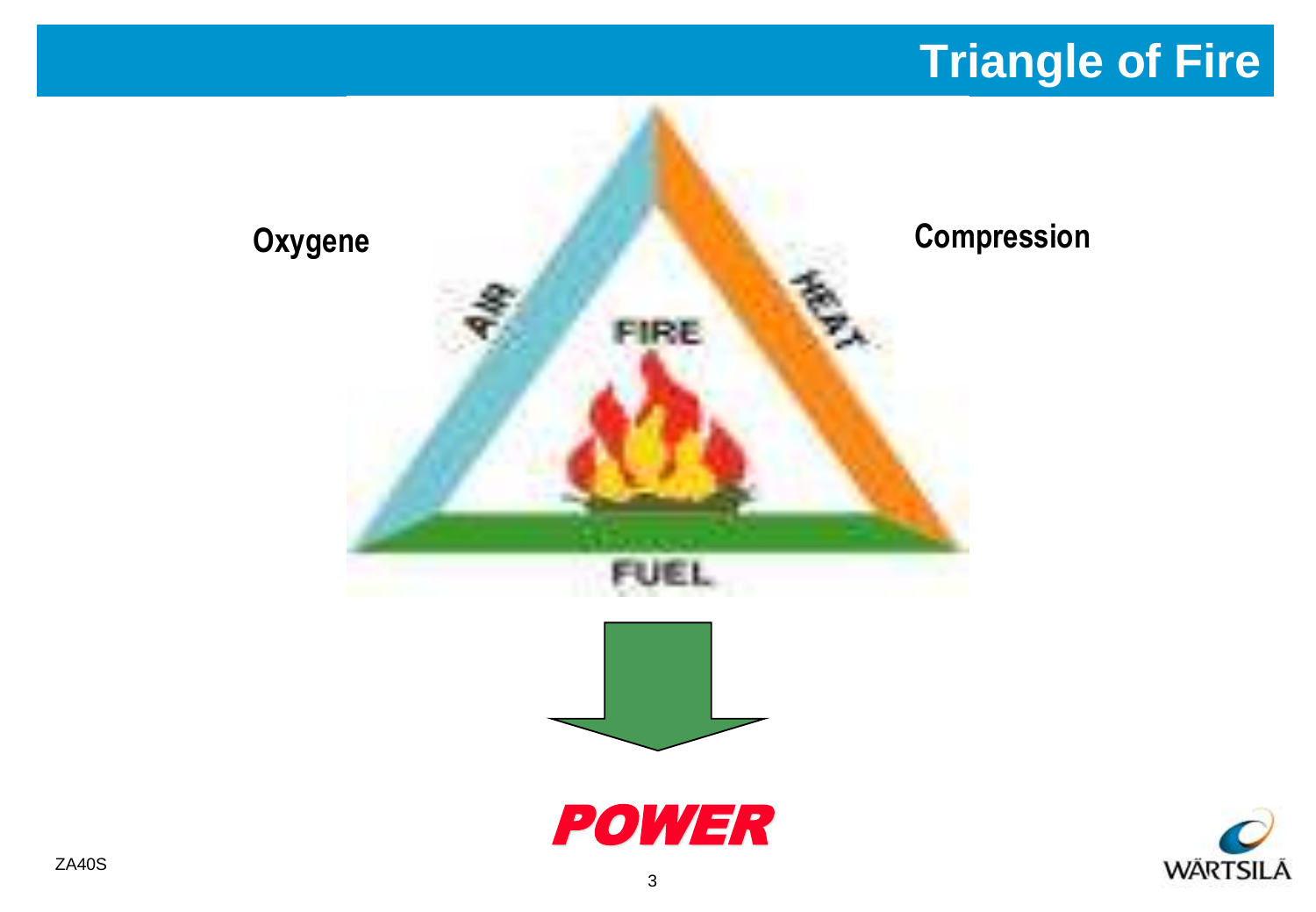# **Diesel Engine**

**Chemically bound energy into mechanical energy**

**Combustion in the cylinder**

**Fuel ignites from heat of air compression**

**Force from the piston applied at the crank radius**

**Work is a force applied for a distance**

**Power is work performed per unit of time**



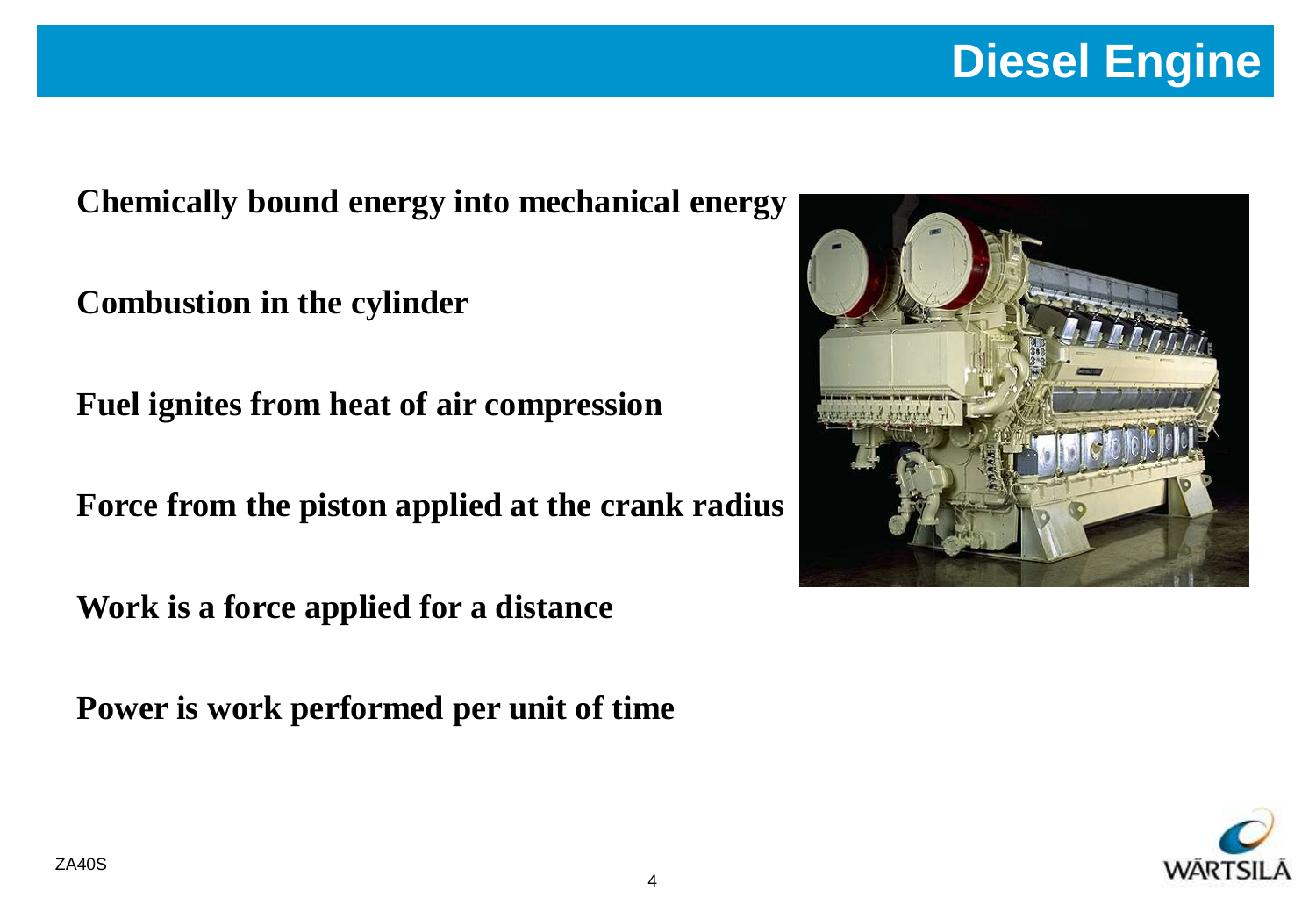## **Energy Losses**



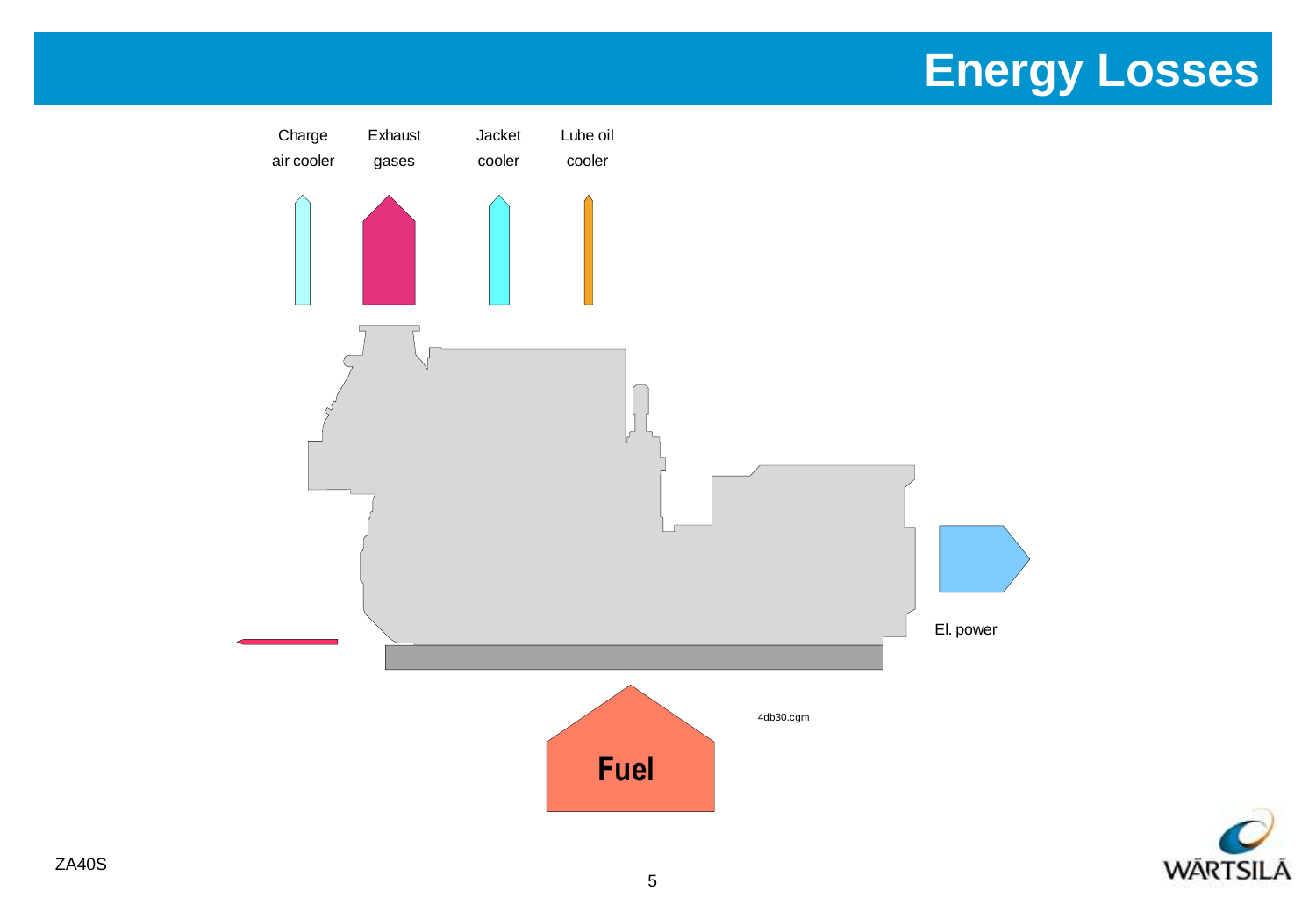## **Energy Comparison**

### **Heavy fuel**

Nominal viscosity 380 cSt/50°C Density  $(15^{\circ}C)$  0,98 kg/dm<sup>3</sup> Density at  $135^{\circ}$ C 0,91 kg/dm<sup>3</sup> Heat value 40400 kJ/kg **Marine Diesel Fuel**

### Density  $(15^{\circ}C)$  0,84 kg/dm<sup>3</sup> Density at  $45^{\circ}$ C 0,82 kg/dm<sup>3</sup> Heat value 42500 kJ/kg

### **Heat Value per Volume**

For HF 0,91 x 40400 36764 kJ/dm<sup>3</sup> For MDH  $0,82 \times 42500$  34850 kJ/dm<sup>3</sup> Difference 1914 kJ/dm<sup>3</sup> or 5,5% more in HF

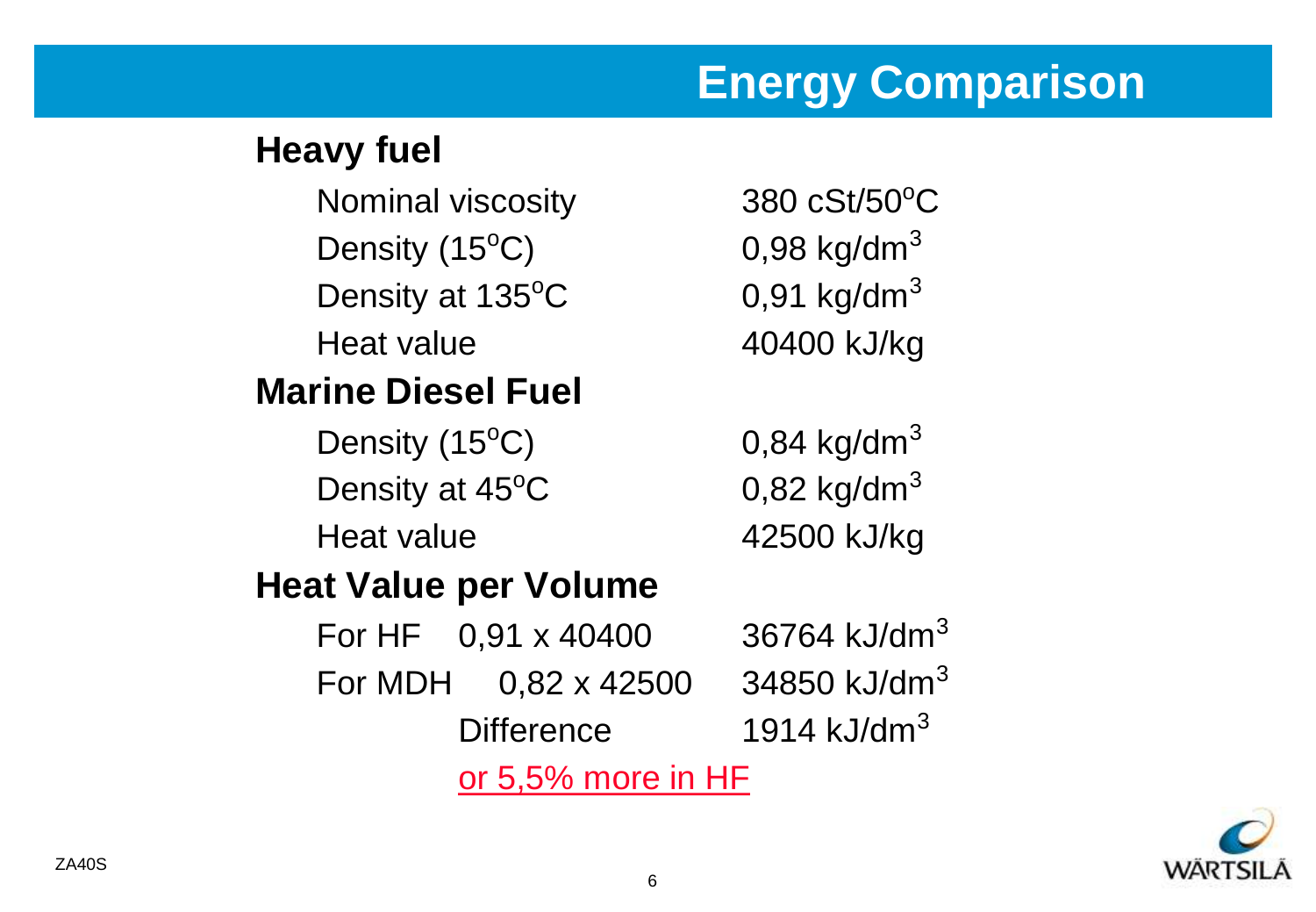## **Different Ways of Construction**



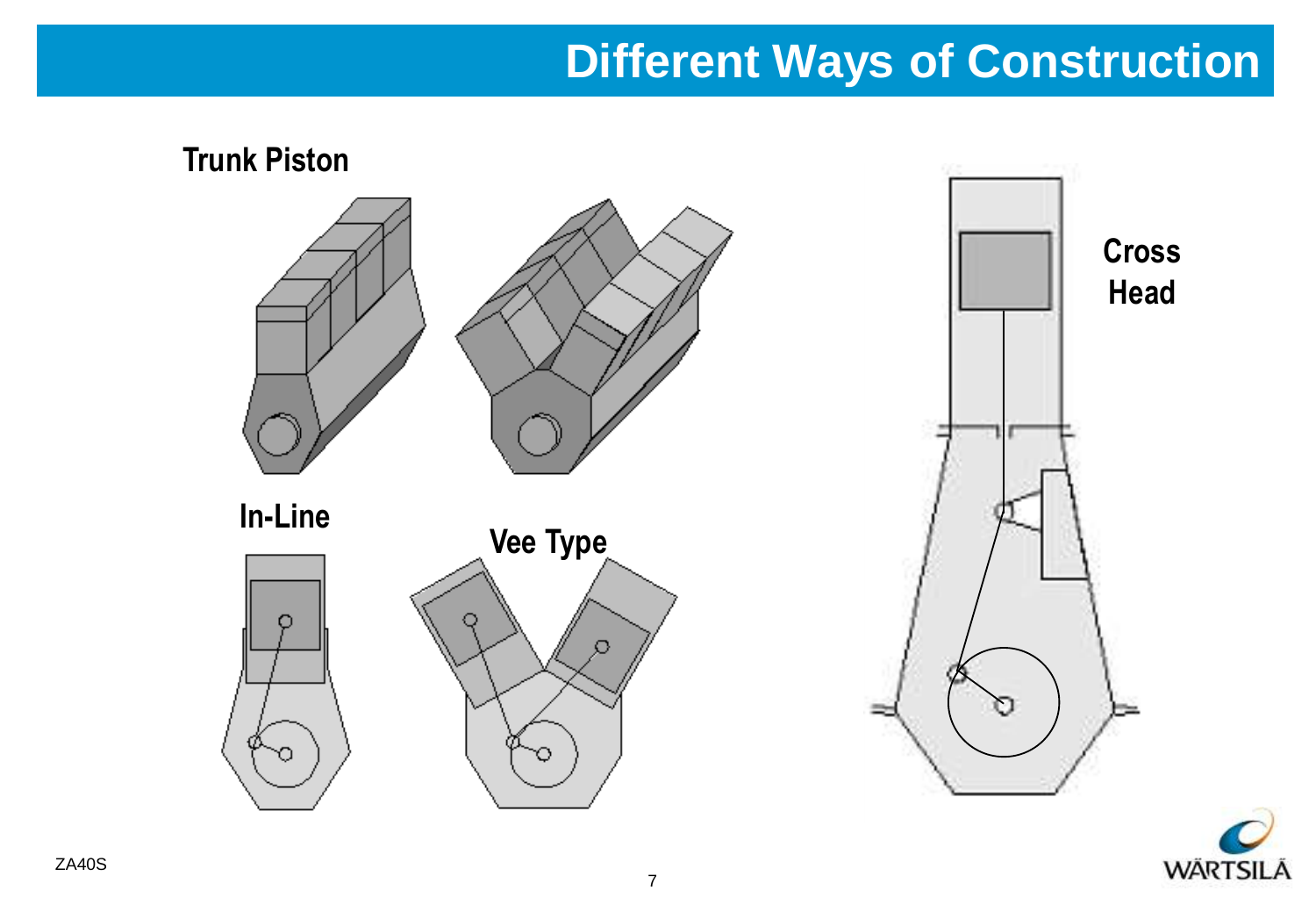# **Typical Cylinder Pressure and Temperature Curbs**



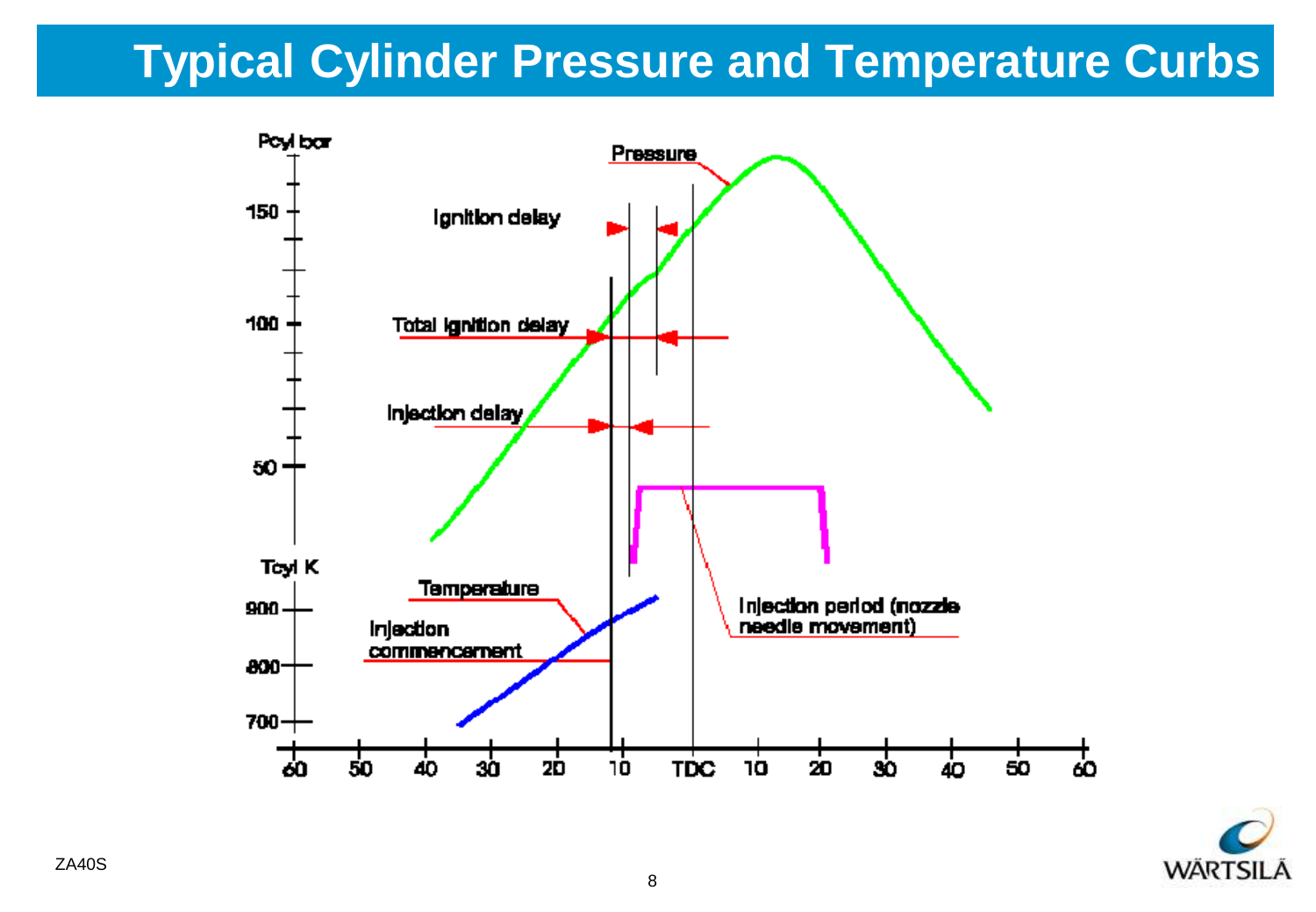### **Mean Effective Pressure**



**MEP is the value referring to the constant pressure which would have to exist in a cylinder during power stroke to produce the same power at the flywheel.**

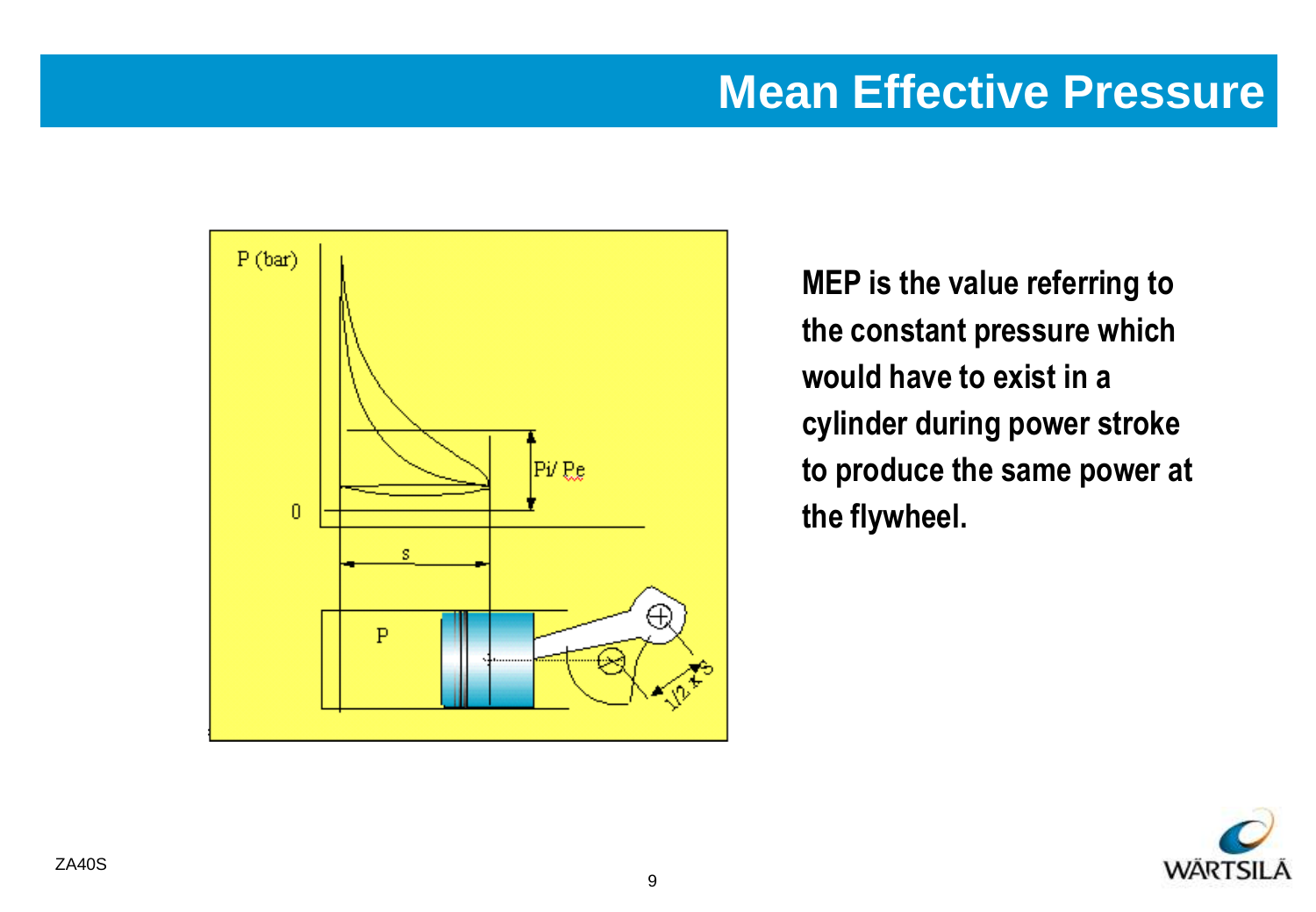## **Working Principle of Diesel Engine**



$$
V_s + V_c \t V_1
$$
  

$$
\varepsilon = \frac{V_s + V_c}{V_c} = \frac{V_1}{V_2}
$$

$$
V_c = \frac{\pi \times D_2}{4}
$$

 $pk$  =  $p_{1 x} \epsilon^n$ **n** = polytrope exponent 1.35 **p1** = pressure at the beginning of the compression absolute pressure

 $t_k = T_1 \times \varepsilon^{n-1} - 273$ 

**T1** = temp at the beginning of the compression in Kelvin degree ( rec. temp. +273 )

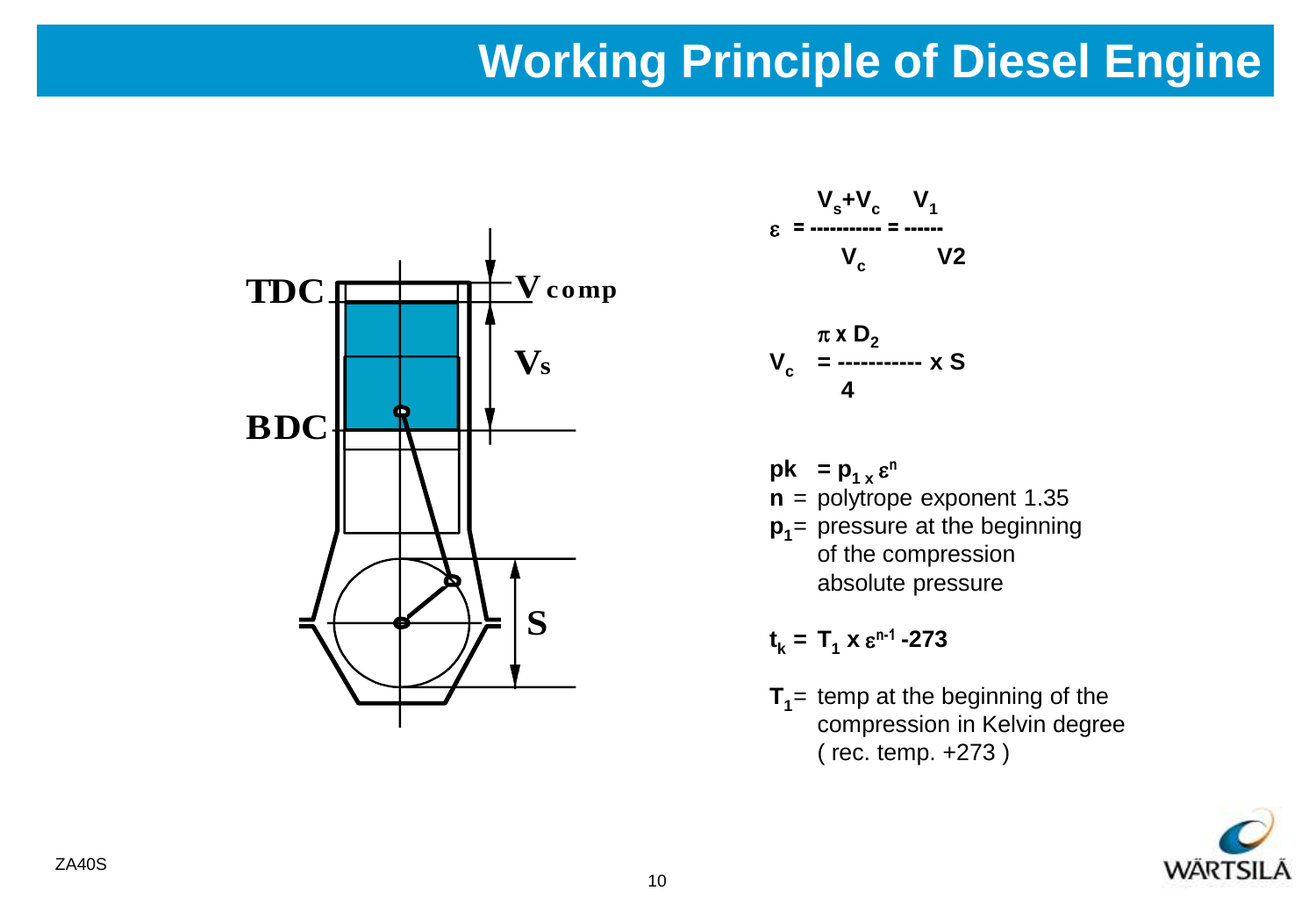# **Compression Ratio**

### **Compression ratio** e

**Swept volume :**

$$
V_i = \frac{\pi \cdot D^2}{4} \cdot s
$$

**Compression volume : V<sub>p</sub>** 

**Cylinder volume : V<sup>s</sup>**

$$
V_s = V_i + V_p
$$

 $\varepsilon =$ cylinder volume compression volume  $=\frac{vs}{x}$  =  $V_s$   $V_i$  + *V*  $V_i + V_j$ *Vp s p*  $i + V_p$ 

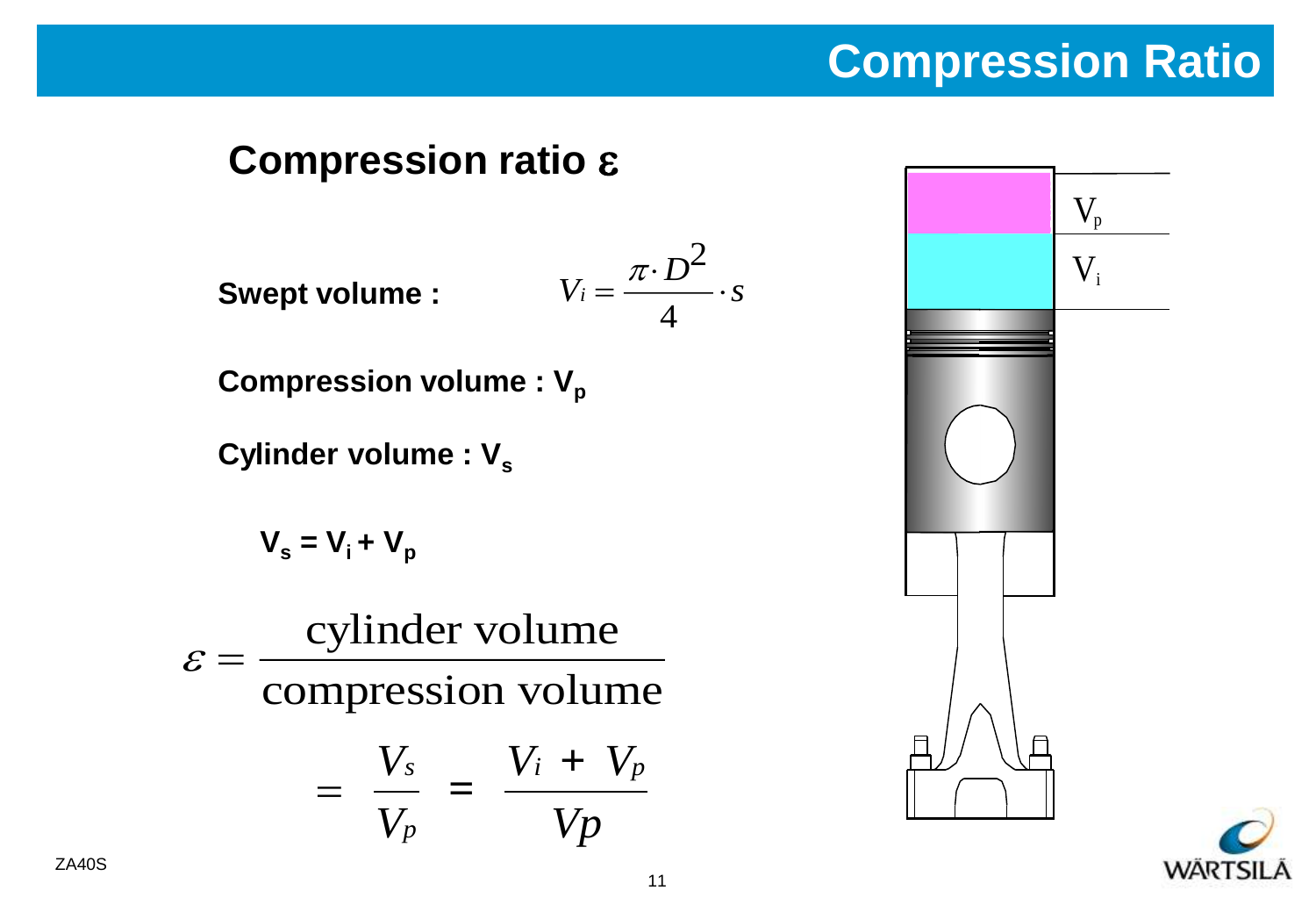## **Stroke to Bore Ratio**

### **Stroke to bore ratio**

cylinder bore stroke Ξ *D S*

- **big influence on the size of the engine structure**
- s/d big ∴ big structure, high, small output **in respect of structure volume**
- s/d small ∴ piston is big compared to swept **volume (heavy)**



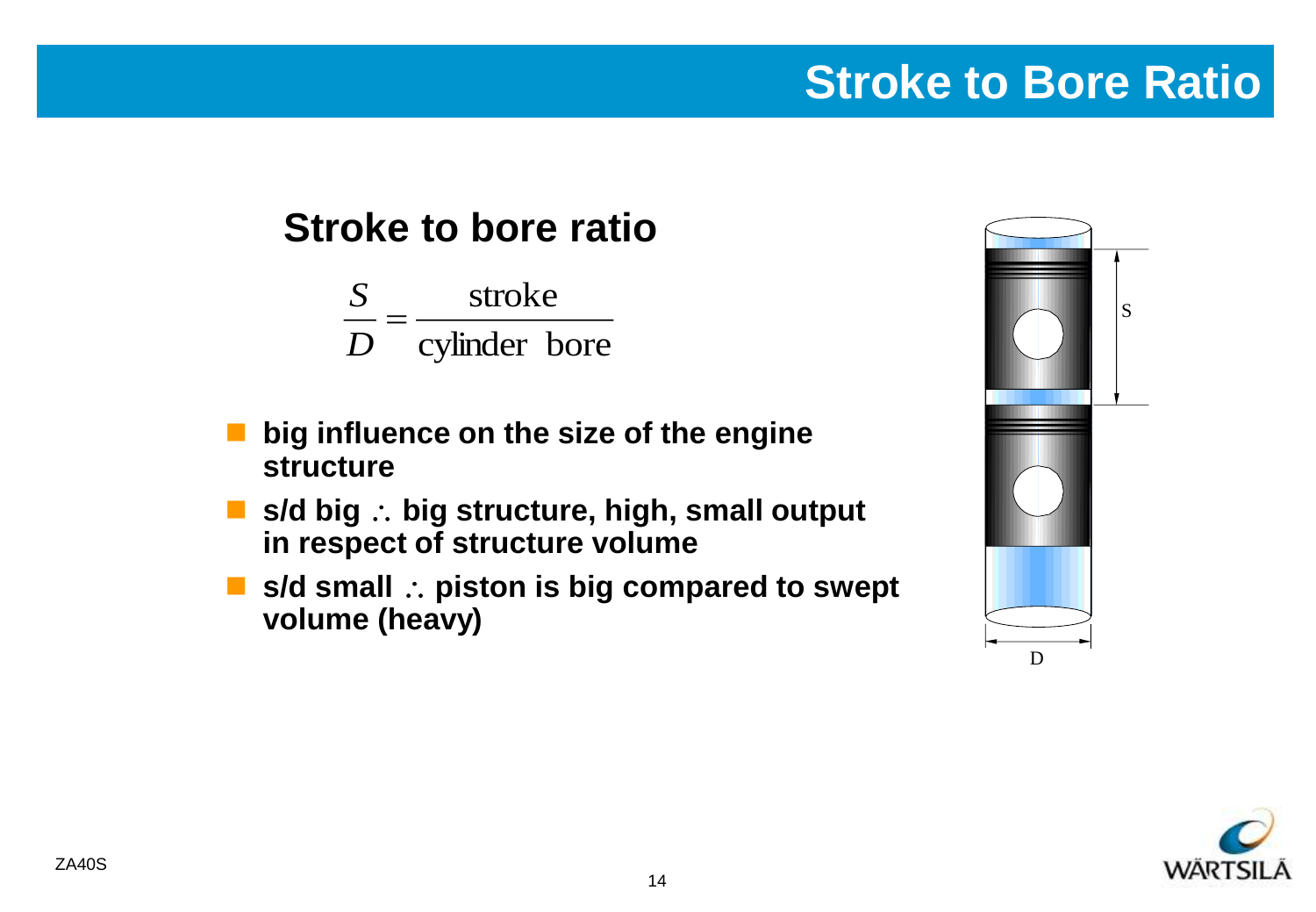### **Design Boys Dette Piston Stroke and Cylinder Bore Ratio**

### PISTON STROKE TO CYLINDER BORE RATIO Stroke to bore ratio is of importance for the size of the engine.

- The bigger the ratio is the bigger (higher) the engine will be.
- The bigger the ratio the better efficiency (be)

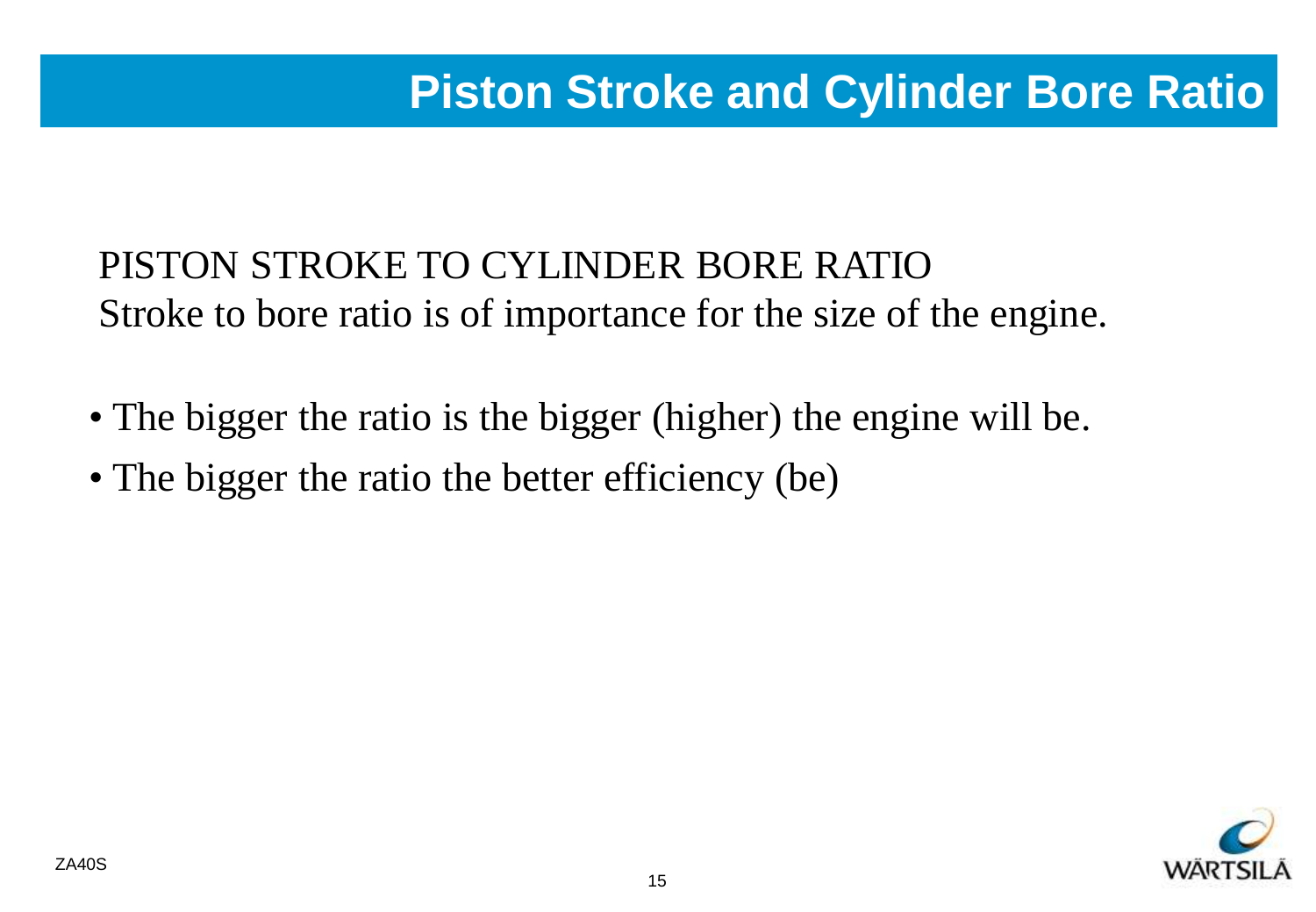#### **Average speed values of the piston in diesel engines**

| <b>Engine type</b>                                      | $c_m$ m/s                  |
|---------------------------------------------------------|----------------------------|
| 2-stroke high speed                                     | 8,50  13,00                |
| 4-stroke high speed                                     | 8,00  12,00                |
| <b>Medium speed:</b><br>main-engine<br>auxiliary-engine | $6,50$ 9,00<br>7,00  10,00 |
| 2-stroke low speed                                      | 5,507,00                   |
| 4-stroke low speed                                      | 5,70  7,50                 |

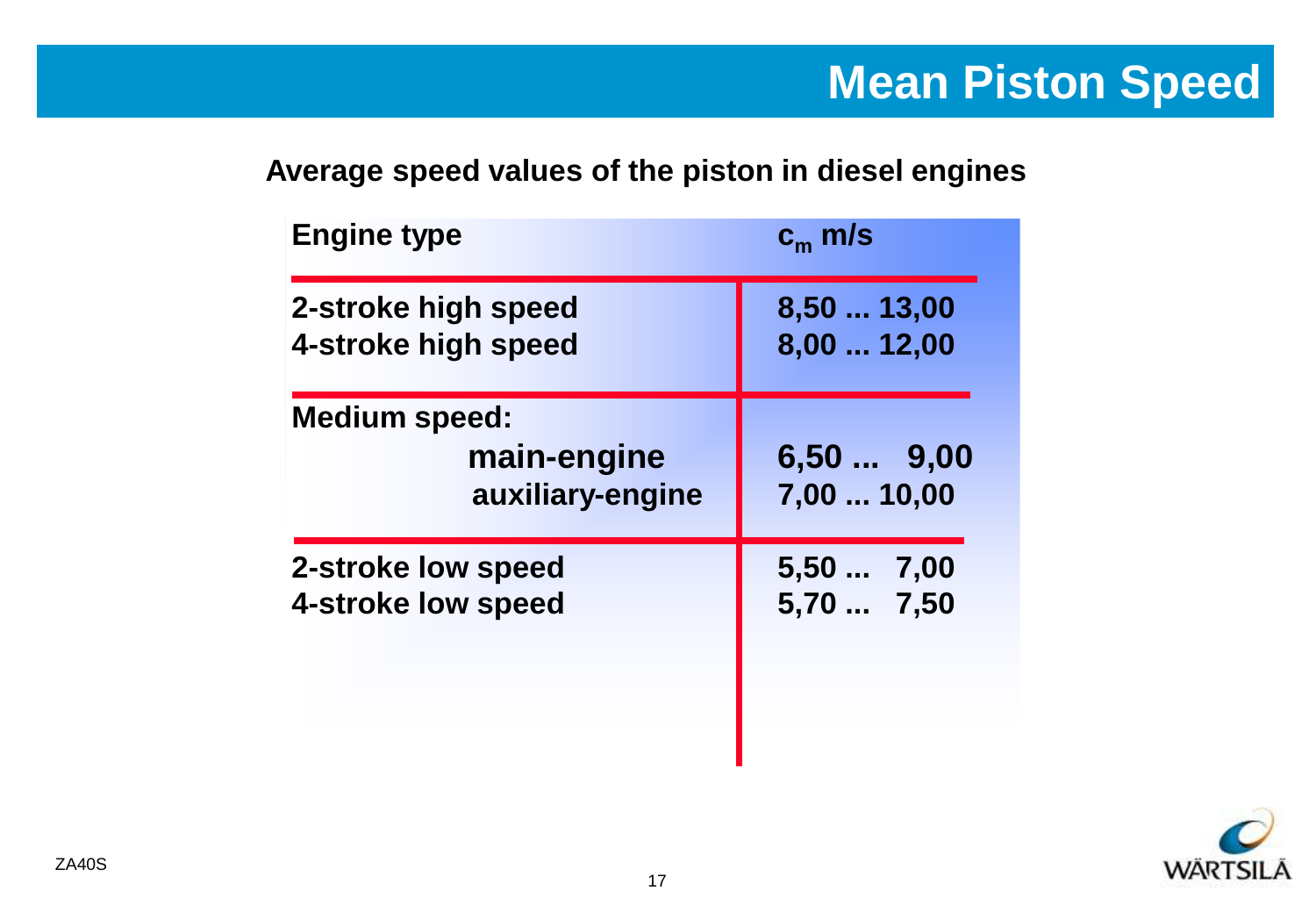## **The Four Stroke Cycle Engine**

### THE FOUR STROKE ENGINE



1. THE INLET STROKE **2. THE COMPRESSION STROKE 3. THE WORK STROKE 4. THE GAS-EXCHANGE STROKE** 



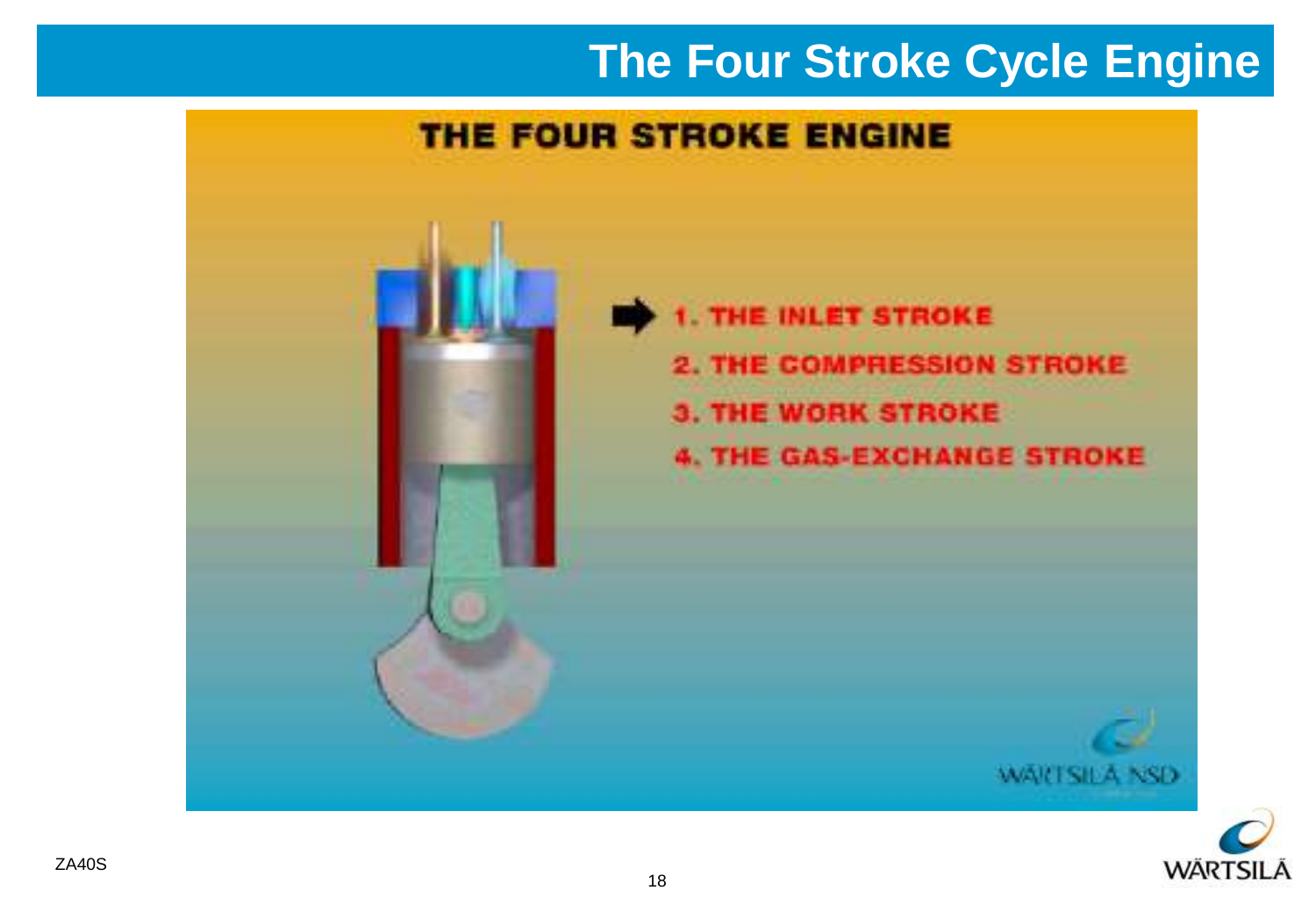## **Valve Graph 4-Stroke Cycle Engine**



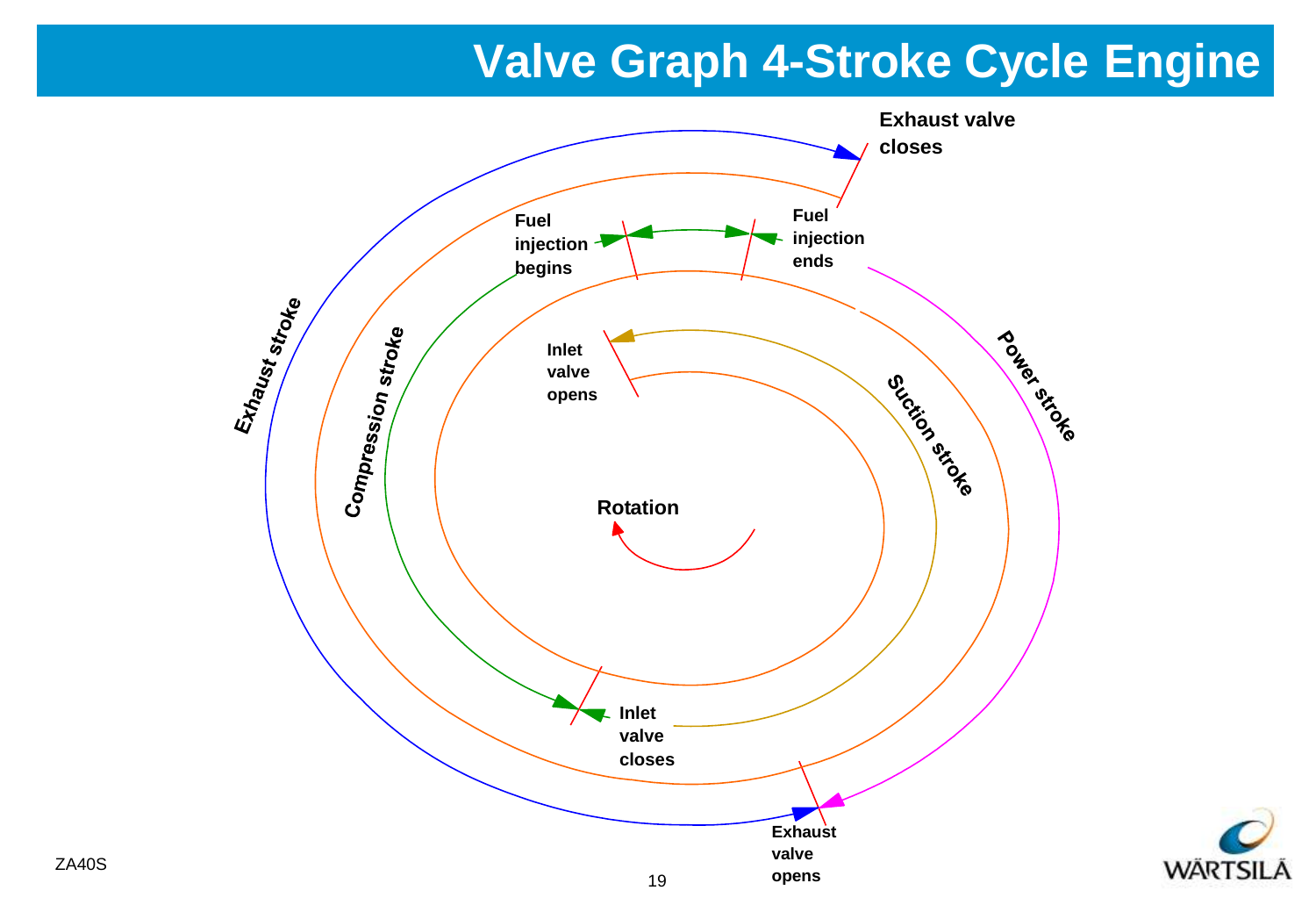## **The First Stroke of 2-Stroke Diesel Engine**



#### **1 st Stroke (Compression)**

**Piston at BDC**

**Scavenge Ports and Exhaust Valve Open**

**Scavenge air flows into the cylinder and presses the exhaust gases through the exhaust valve to the turbocharger.**

**Piston Moves Upwards:**

**Scavenge ports are being closed** 

**Exhaust valve shuts, compression begins**

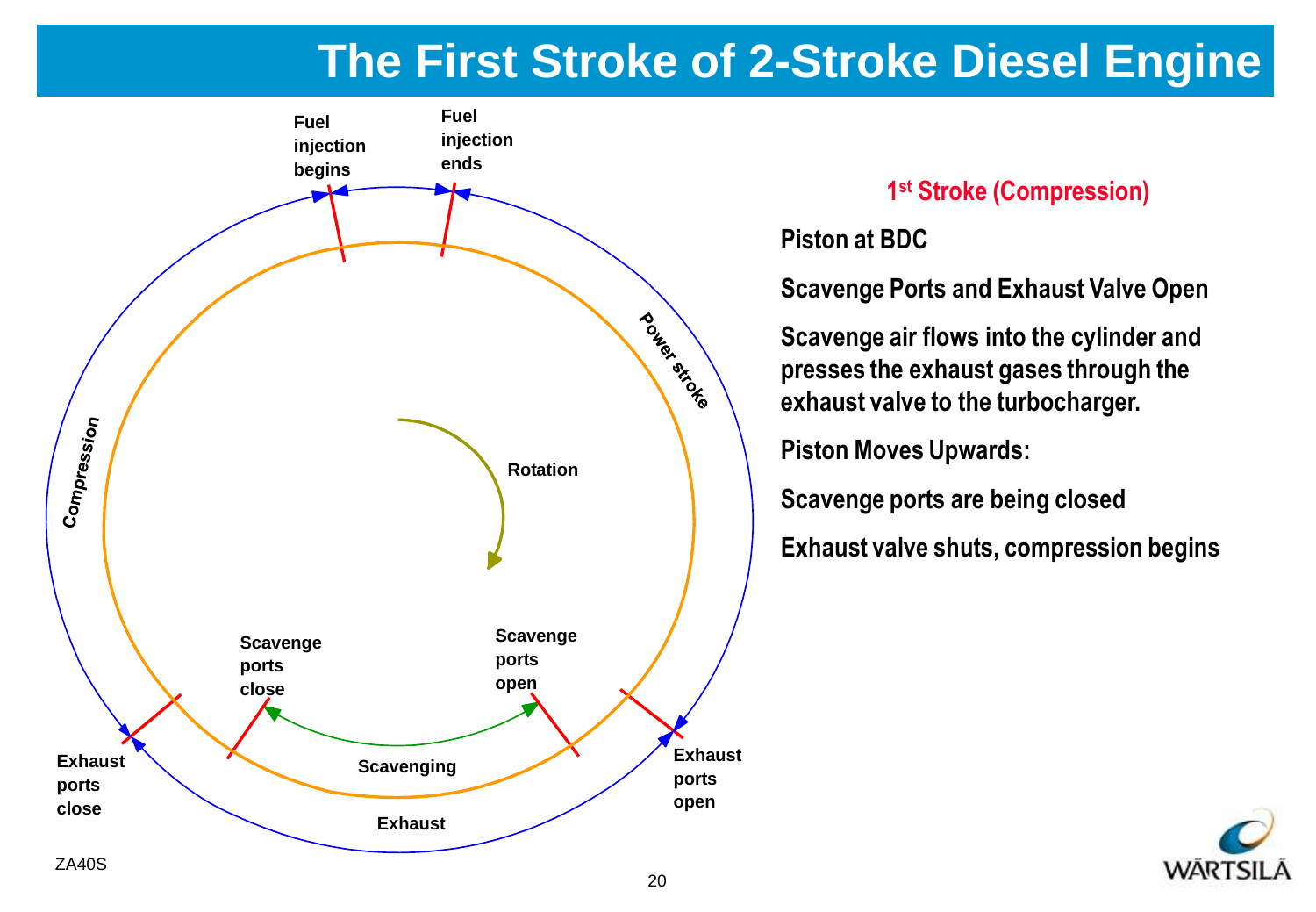### **The Second Stroke of 2-Stroke Diesel Engine**



**2nd Stroke (Ignition – Combustion – Expansion – Exhaustion – Scavenging)**

**Just Before TDC**

**Fuel is injected into the cylinder, Fuel Ignites in the compressed and heated air = ignition, with ignition combustion begins**

**Gases Expands and Press Piston Downwards (working stroke)**

**The exhaust valve opens, exhaust gases flow out if the cylinder to the turbo.**

**Scavenge ports are being uncovered by the downward moving piston, scavenge air flows into the cylinder and presses the exhaust gases out through the exhaust valve to the the turbocharger.**

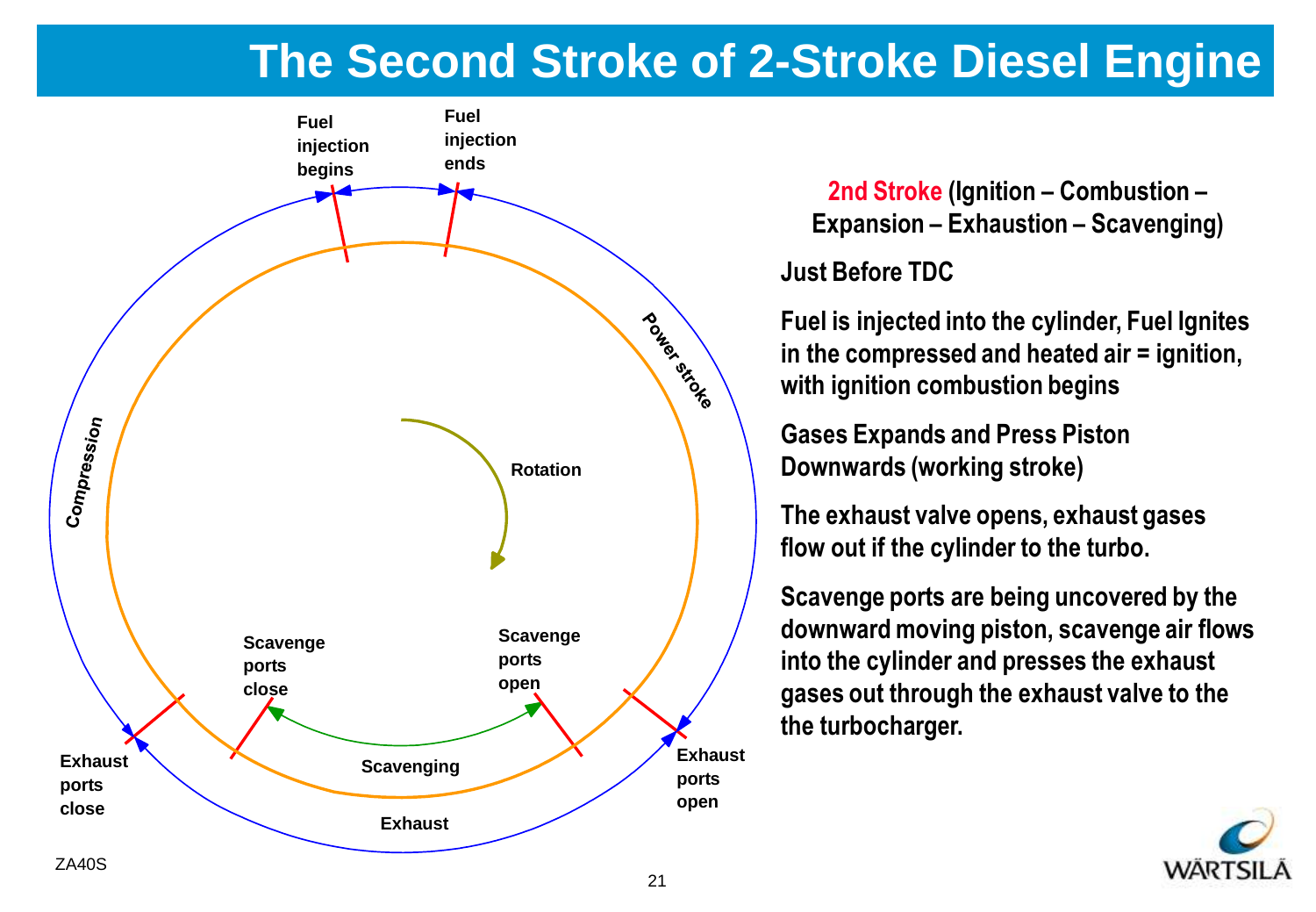## **The 2-Stroke Diesel Engine**

**Uniflow Scavenging**



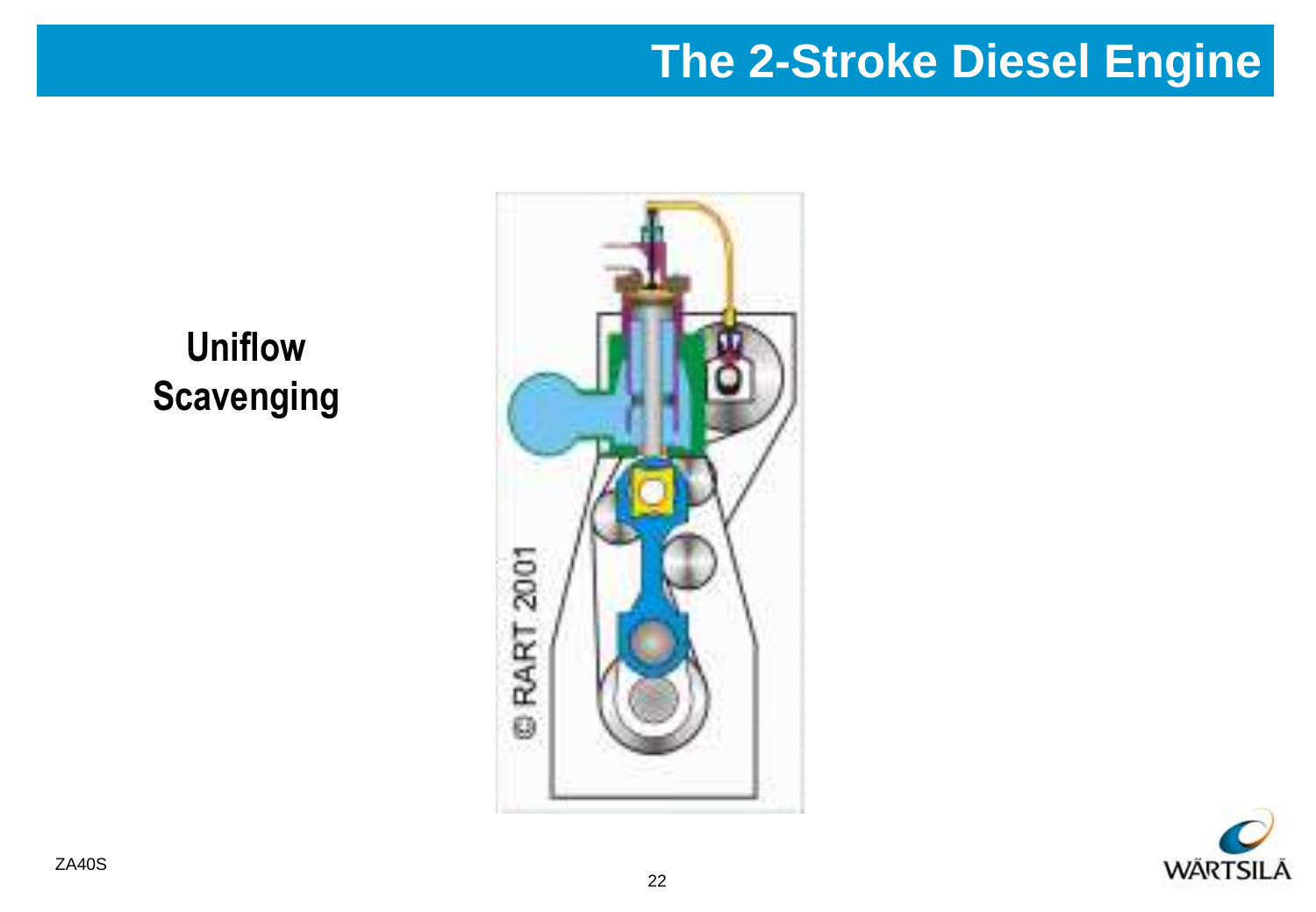## **Animation of Loop Flow**



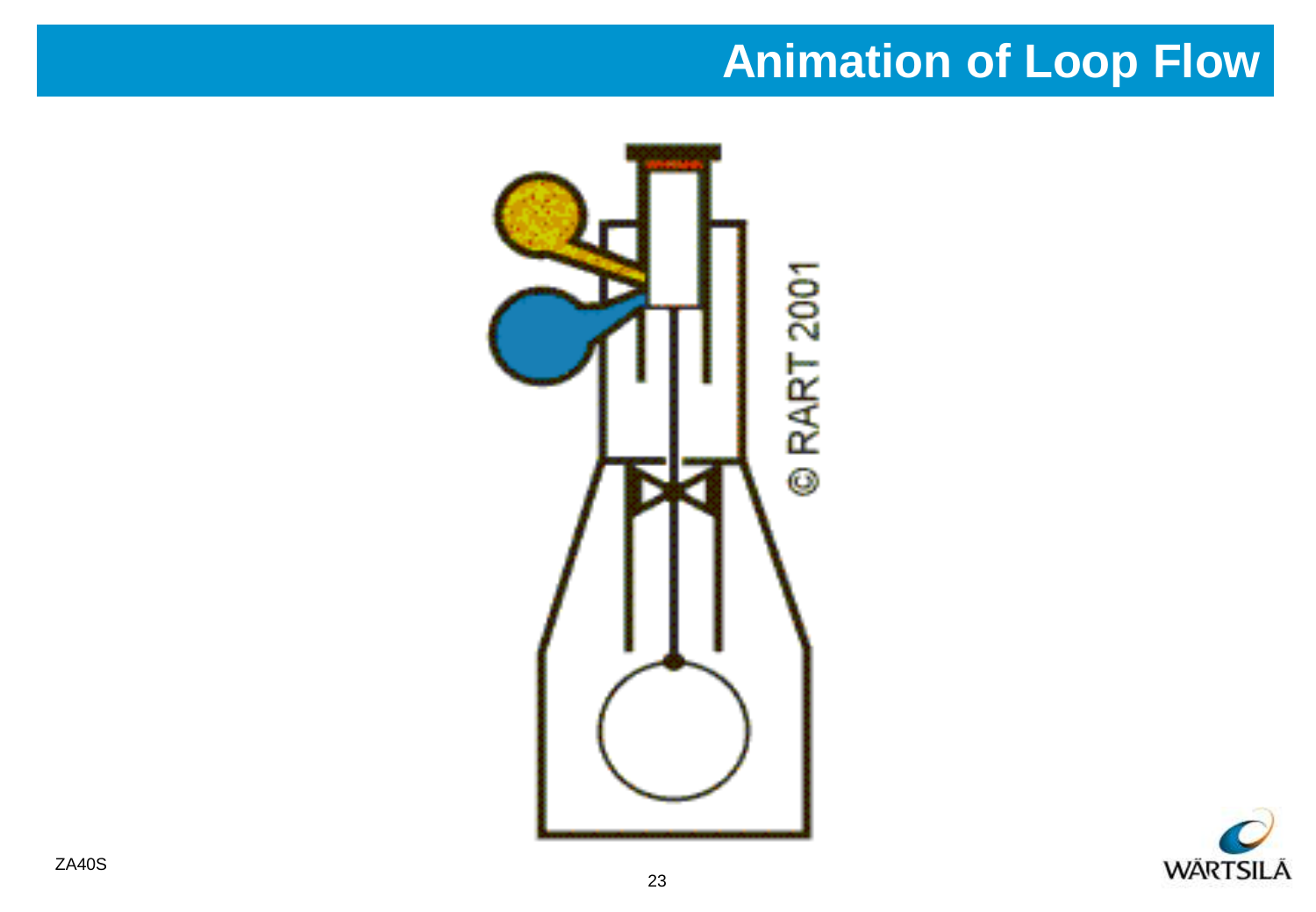# **Scavenging**

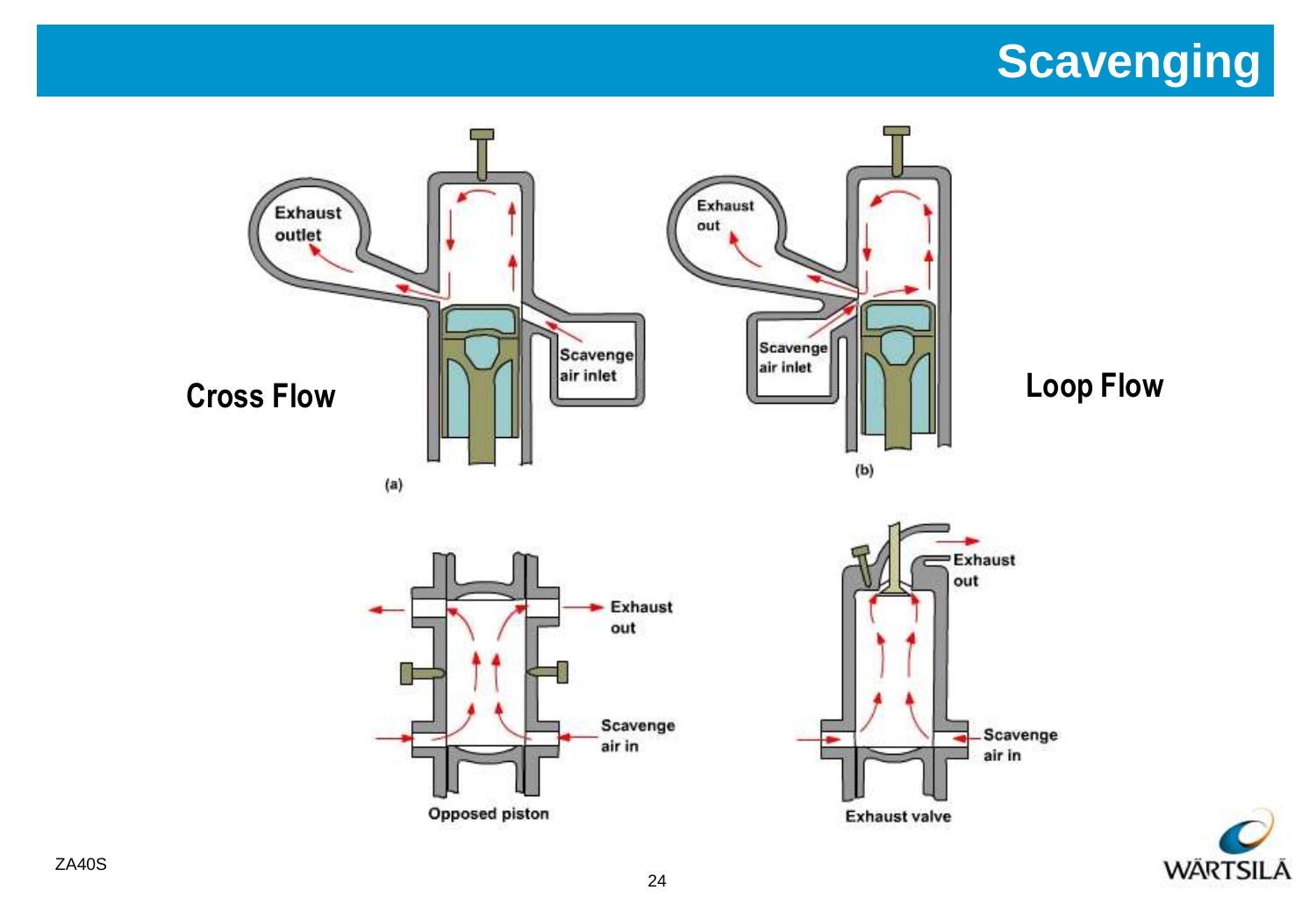### **Gas Exchange Process**



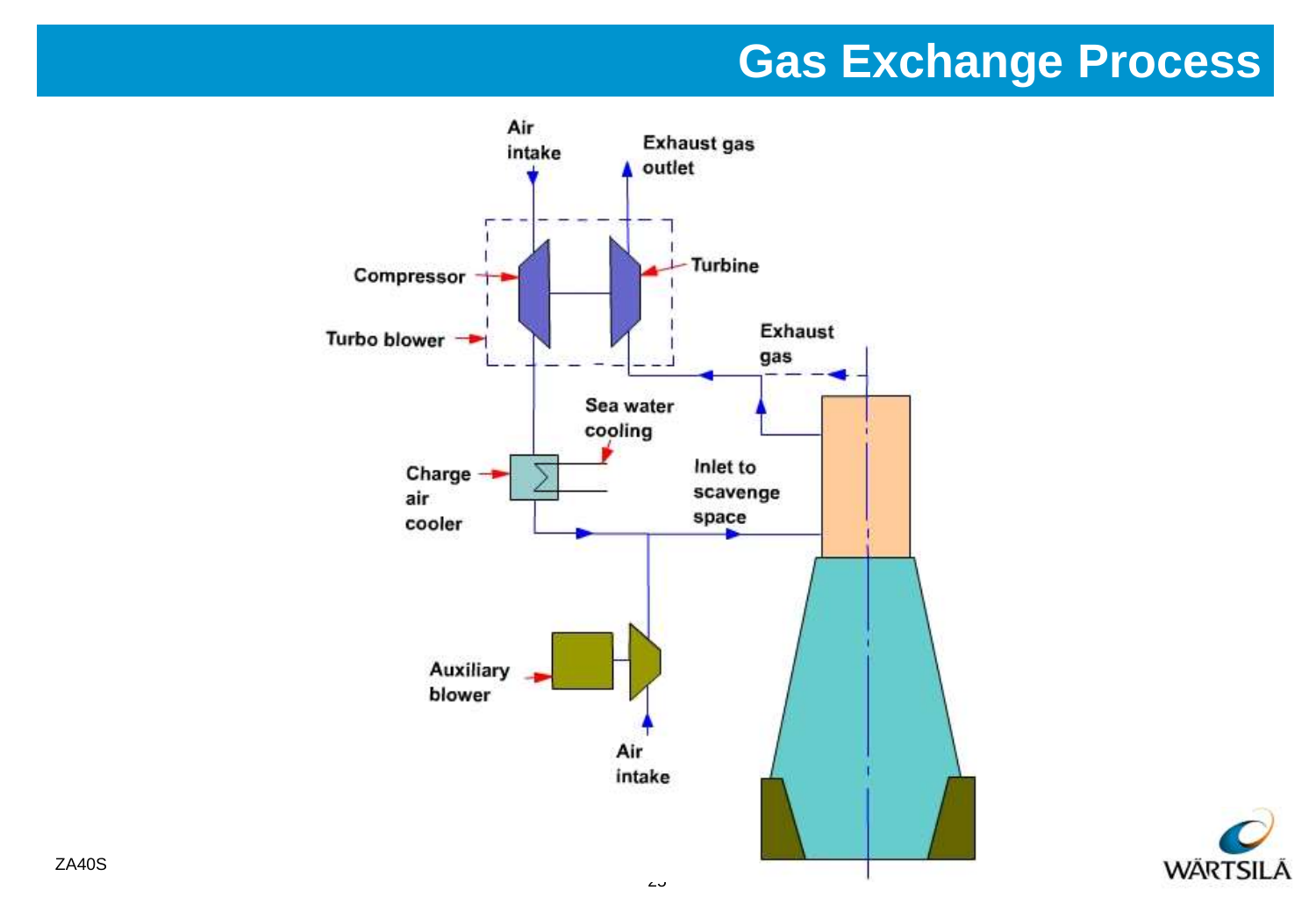## **[Gas](3 Main Data.ppt) Exchange Process**



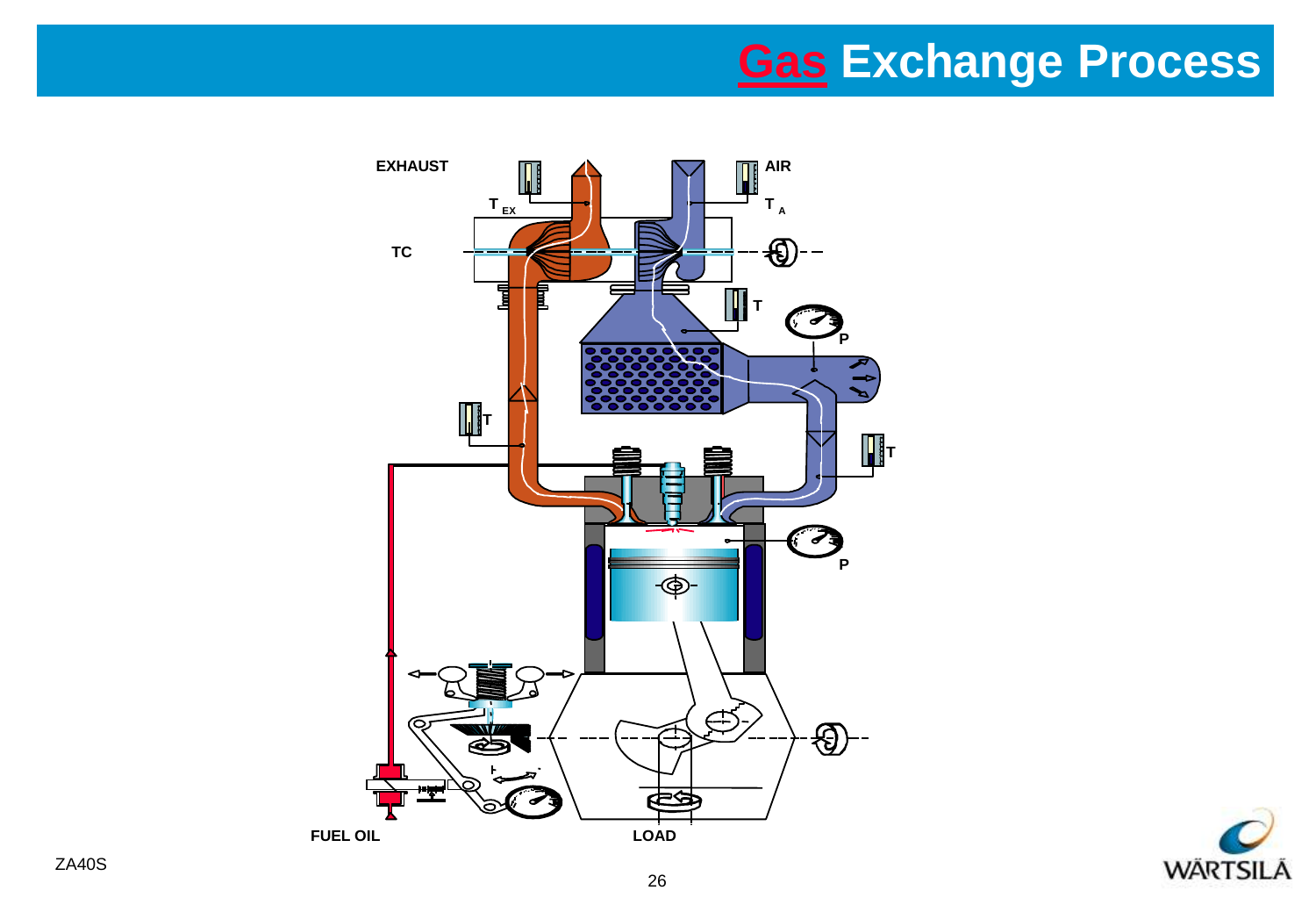#### **EExhaust Gas Temperatures**

- 1°C change in ambient temperature will change exhaust gas temperature by 1,5…2°C
- 1°C change in receiver temperature will change exhaust gas temperature by 1,0…1,5°C